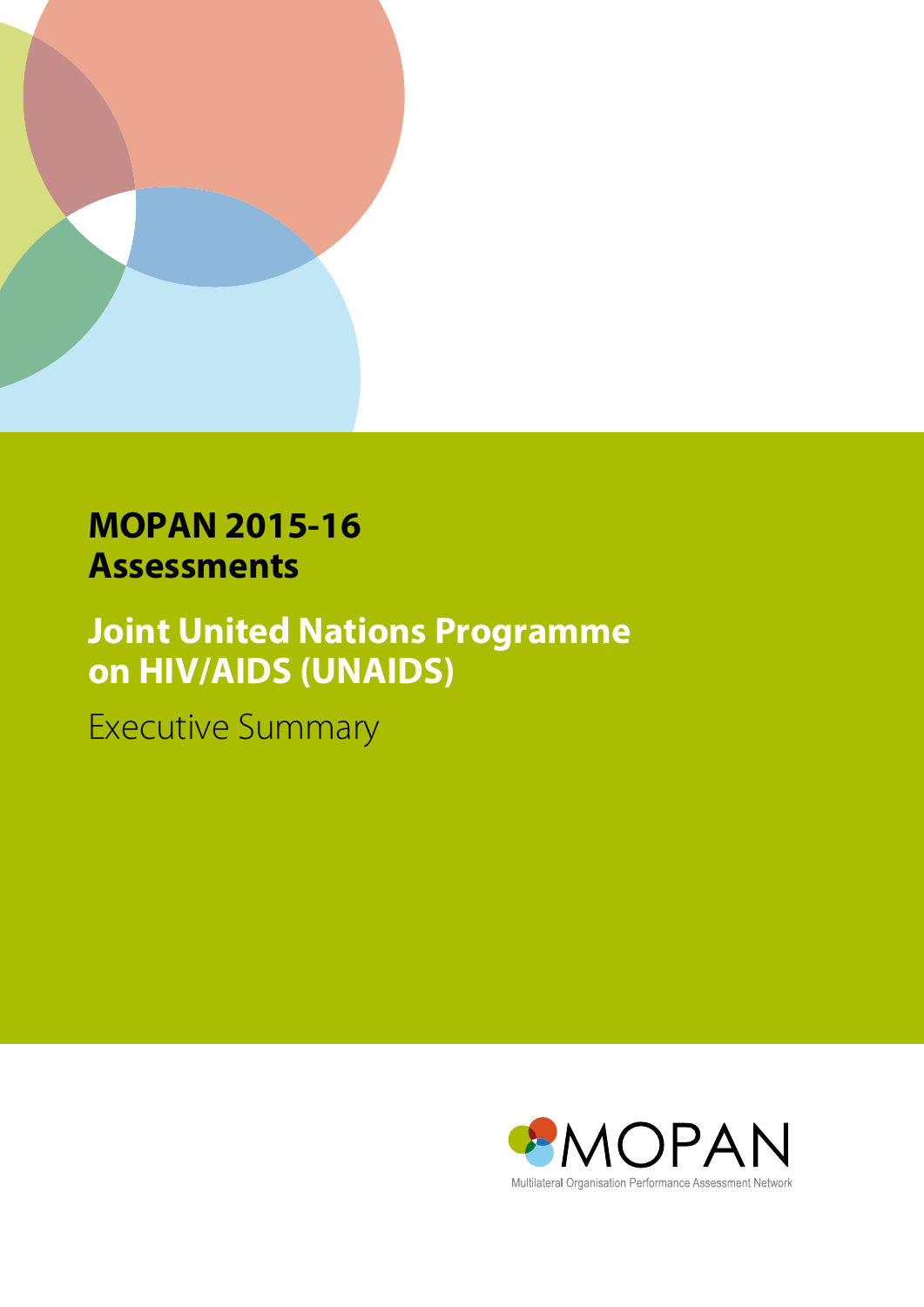# Executive summary

This institutional assessment of UNAIDS (specifically its Secretariat) covers the period from 2014 through mid-2016. Applying the MOPAN 3.0 methodology, the assessment considers organisational systems, practices and behaviours, as well as the results UNAIDS achieves. The assessment considers five performance areas: four relate to organisational effectiveness (strategic management, operational management, relationship management and performance management) and the fifth relates to development effectiveness (results). It assesses UNAIDS's performance against a framework of key indicators and associated micro-indicators that comprise the standards that characterise an effective multilateral organisation, and gives an overview of its performance trajectory. MOPAN last assessed UNAIDS in 2012.

### **Context**

#### **UNAIDS**

- **It was established by United Nations Economic and Social Council in 1994 to** undertake a joint and co-sponsored UN programme on HIV/AIDS, on the basis of co-ownership, collaborative planning and execution, and an equitable sharing of responsibility.
- **I**t comprises 11 UN cosponsoring organisations: UNDP, UNICEF, UNFPA, WHO, UNESCO, the World Bank, UNODC, ILO, WFP, UNHCR and UN Women.
- **It is accountable to the Programme Coordinating Board, its governing body,** comprises representatives of 22 governments, the 11 Cosponsors and five representatives of non-governmental organisations.
- It works through five focus areas aimed at driving a more effective global response to HIV and AIDS.
- $\bullet$  It is funded through voluntary contributions from governments, corporations and civil society organisations, and has recently experienced a financial crisis.
- $\bullet$  It has been carrying out major organisational reform processes during its 2011-15 and 2016-21 strategic planning periods.

#### **Organisation at a glance**

- **Established in 1994**
- Expenditure: USD 477 million (2015)
- $\bullet$  Active in 92 countries
- **Over 750 core staff**
- $\bullet$  Secretariat operates through:
	- Geneva headquarters
	- 6 regional offices
	- 86 country offices

#### **Overall performance**

The 2016 MOPAN assessment concludes that while performance can be improved in some areas, following institutional reform processes, the UNAIDS Secretariat meets most of the requirements of an effective multilateral organisation.

Its partners and the Cosponsors still highly value UNAIDS, and stakeholders continue to recognise its strengths in building partnerships, particularly at national and regional levels. At the same time, some partners have voiced concerns relating to decision making and accountability.

UNAIDS has built on its experience in developing the *"getting to zero"* strategy. It has also used an effective consultative approach to broker agreement on the new strategic plan and on the highly ambitious 2016 Political Declaration on HIV and AIDS, adopted by the General Assembly in 2016.

There are signs of considerable progress from the last MOPAN assessment in 2012, as well as areas where attention is still needed. The continued commitment by UNAIDS to organisational development has brought